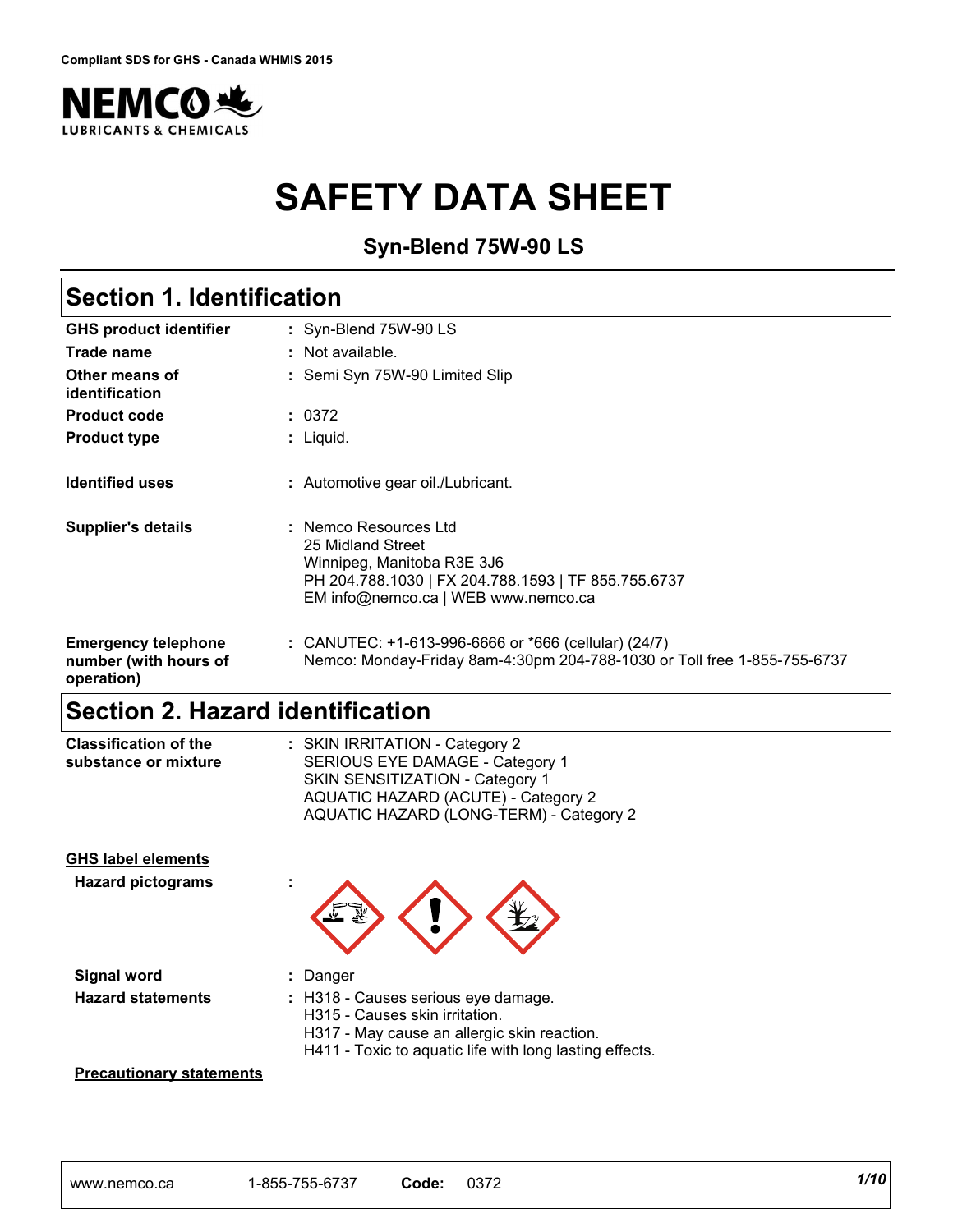

**Syn-Blend 75W-90 LS**

### **Section 2. Hazard identification**

| <b>Other hazards which do not : None known.</b><br>result in classification/<br><b>HHNOC/PHNOC</b> |                                                                                                                                                                                                                                                                                                                                                                                                                                                                     |
|----------------------------------------------------------------------------------------------------|---------------------------------------------------------------------------------------------------------------------------------------------------------------------------------------------------------------------------------------------------------------------------------------------------------------------------------------------------------------------------------------------------------------------------------------------------------------------|
| elements                                                                                           | Percentage of the mixture consisting of ingredient(s) of unknown hazards to the<br>aquatic environment: 21%                                                                                                                                                                                                                                                                                                                                                         |
| <b>Supplemental label</b>                                                                          | : Percentage of the mixture consisting of ingredient(s) of unknown toxicity: 21%                                                                                                                                                                                                                                                                                                                                                                                    |
| <b>Disposal</b>                                                                                    | : P501 - Dispose of contents and container in accordance with all local, regional,<br>national and international regulations.                                                                                                                                                                                                                                                                                                                                       |
| <b>Storage</b>                                                                                     | : Not applicable.                                                                                                                                                                                                                                                                                                                                                                                                                                                   |
| <b>Response</b>                                                                                    | : P391 - Collect spillage.<br>P302 + P352 + P362+P364 - IF ON SKIN: Wash with plenty of soap and water.<br>Take off contaminated clothing and wash it before reuse.<br>P333 + P313 - If skin irritation or rash occurs: Get medical attention.<br>P305 + P351 + P338 + P310 - IF IN EYES: Rinse cautiously with water for several<br>minutes. Remove contact lenses, if present and easy to do. Continue rinsing.<br>Immediately call a POISON CENTER or physician. |
| <b>Prevention</b>                                                                                  | : P280 - Wear protective gloves. Wear eye or face protection.<br>P273 - Avoid release to the environment.<br>P261 - Avoid breathing vapor.<br>P264 - Wash hands thoroughly after handling.<br>P272 - Contaminated work clothing should not be allowed out of the workplace.                                                                                                                                                                                         |

### **Section 3. Composition/information on ingredients**

| Substance/mixture                       | : Mixture                      |
|-----------------------------------------|--------------------------------|
| Other means of<br><b>identification</b> | : Semi Syn 75W-90 Limited Slip |

#### **CAS number/other identifiers**

| <b>CAS number</b>                                                                                                       | : Not applicable. |                                           |                          |
|-------------------------------------------------------------------------------------------------------------------------|-------------------|-------------------------------------------|--------------------------|
| <b>Product code</b>                                                                                                     | : 0372            |                                           |                          |
| Ingredient name                                                                                                         |                   | % (w/w)                                   | <b>CAS number</b>        |
| Distillates (petroleum), hydrotreated heavy paraffinic<br>Polysulfides, di-tert-Bu<br>Phosphoric acid esters/amine salt |                   | $30 - 75$<br>$1 - 3$<br>$\geq 1 - \leq 3$ | 64742-54-7<br>68937-96-2 |
| *HMIRA registration number                                                                                              | : 9104            |                                           |                          |
| *HMIRA filing date                                                                                                      | 08/01/2014        |                                           |                          |

**There are no additional ingredients present which, within the current knowledge of the supplier and in the concentrations applicable, are classified as hazardous to health or the environment and hence require reporting in this section.**

**Occupational exposure limits, if available, are listed in Section 8.**

### **Section 4. First-aid measures**

#### **Description of necessary first aid measures**

**Eye contact :**

Get medical attention immediately. Call a poison center or physician. Immediately flush eyes with plenty of water, occasionally lifting the upper and lower eyelids. Check for and remove any contact lenses. Continue to rinse for at least 20 minutes. Chemical burns must be treated promptly by a physician.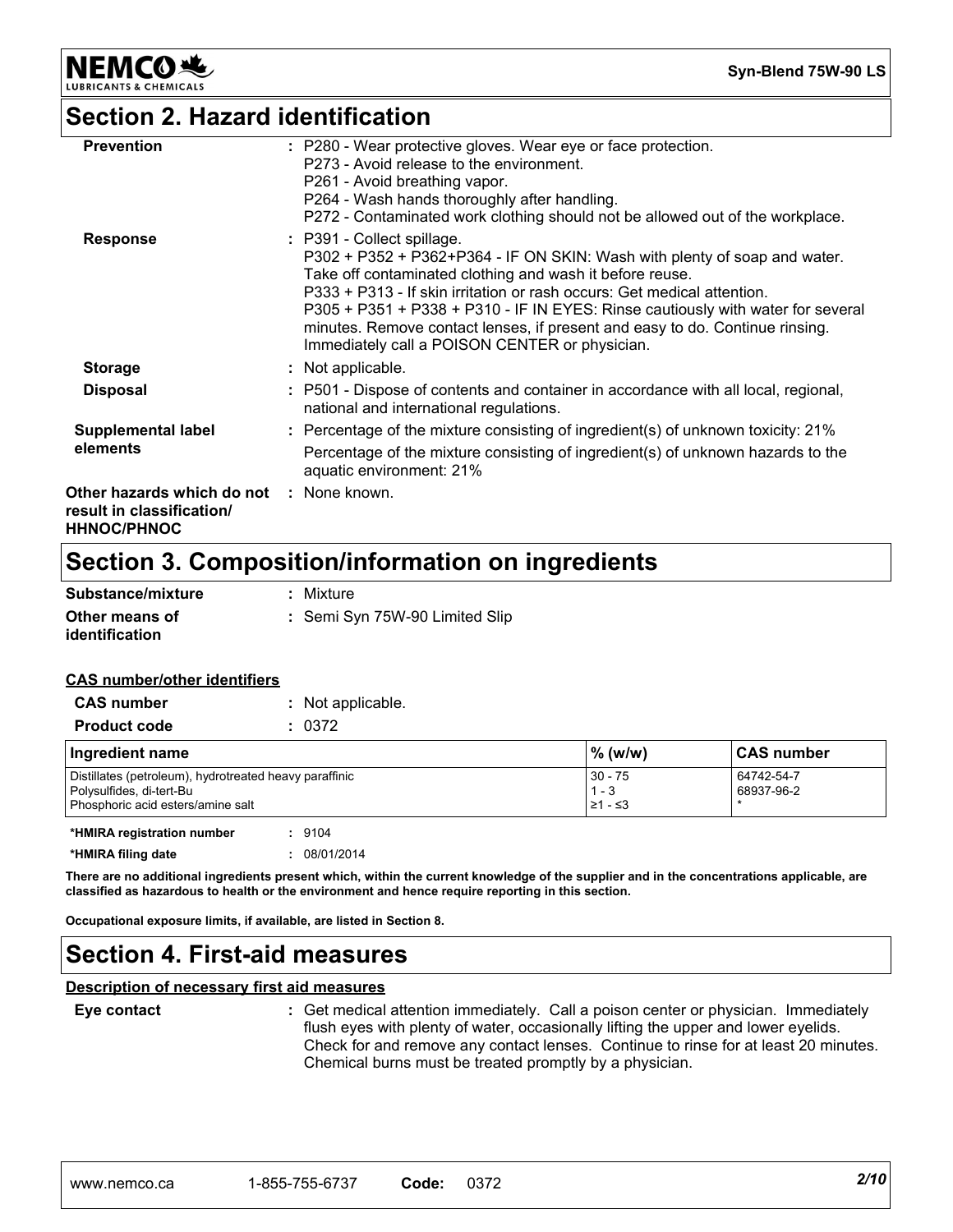

# **Section 4. First-aid measures**

| <b>Inhalation</b>   | : Get medical attention immediately. Call a poison center or physician. Remove<br>victim to fresh air and keep at rest in a position comfortable for breathing. If it is<br>suspected that fumes are still present, the rescuer should wear an appropriate mask<br>or self-contained breathing apparatus. If not breathing, if breathing is irregular or if<br>respiratory arrest occurs, provide artificial respiration or oxygen by trained personnel.<br>It may be dangerous to the person providing aid to give mouth-to-mouth<br>resuscitation. If unconscious, place in recovery position and get medical attention<br>immediately. Maintain an open airway.                                                                                                                                                                                                                     |
|---------------------|----------------------------------------------------------------------------------------------------------------------------------------------------------------------------------------------------------------------------------------------------------------------------------------------------------------------------------------------------------------------------------------------------------------------------------------------------------------------------------------------------------------------------------------------------------------------------------------------------------------------------------------------------------------------------------------------------------------------------------------------------------------------------------------------------------------------------------------------------------------------------------------|
| <b>Skin contact</b> | : Get medical attention immediately. Call a poison center or physician. Wash with<br>plenty of soap and water. Wash contaminated clothing thoroughly with water before<br>removing it, or wear gloves. Continue to rinse for at least 20 minutes. Chemical<br>burns must be treated promptly by a physician. In the event of any complaints or<br>symptoms, avoid further exposure. Wash clothing before reuse. Clean shoes<br>thoroughly before reuse.                                                                                                                                                                                                                                                                                                                                                                                                                                |
| Ingestion           | : Get medical attention immediately. Call a poison center or physician. Wash out<br>mouth with water. Remove dentures if any. Remove victim to fresh air and keep at<br>rest in a position comfortable for breathing. If material has been swallowed and the<br>exposed person is conscious, give small quantities of water to drink. Stop if the<br>exposed person feels sick as vomiting may be dangerous. Do not induce vomiting<br>unless directed to do so by medical personnel. If vomiting occurs, the head should<br>be kept low so that vomit does not enter the lungs. Chemical burns must be treated<br>promptly by a physician. Never give anything by mouth to an unconscious person.<br>If unconscious, place in recovery position and get medical attention immediately.<br>Maintain an open airway. Loosen tight clothing such as a collar, tie, belt or<br>waistband. |

#### **Most important symptoms/effects, acute and delayed**

| <b>Potential acute health effects</b> |                                                                                                                                |
|---------------------------------------|--------------------------------------------------------------------------------------------------------------------------------|
| Eye contact                           | : Causes serious eye damage.                                                                                                   |
| <b>Inhalation</b>                     | : No known significant effects or critical hazards.                                                                            |
| <b>Skin contact</b>                   | : Causes skin irritation. May cause an allergic skin reaction.                                                                 |
| Ingestion                             | : No known significant effects or critical hazards.                                                                            |
| Over-exposure signs/symptoms          |                                                                                                                                |
| Eye contact                           | : Adverse symptoms may include the following:<br>pain<br>watering<br>redness                                                   |
| <b>Inhalation</b>                     | : No known significant effects or critical hazards.                                                                            |
| <b>Skin contact</b>                   | : Adverse symptoms may include the following:<br>pain or irritation<br>redness<br>blistering may occur                         |
| Ingestion                             | : Adverse symptoms may include the following:<br>stomach pains                                                                 |
|                                       | Indication of immediate medical attention and special treatment needed, if necessary                                           |
| Notes to physician                    | : Treat symptomatically. Contact poison treatment specialist immediately if large<br>quantities have been ingested or inhaled. |
| <b>Specific treatments</b>            | : No specific treatment.                                                                                                       |
| <b>Protection of first-aiders</b>     | : No special protection is required.                                                                                           |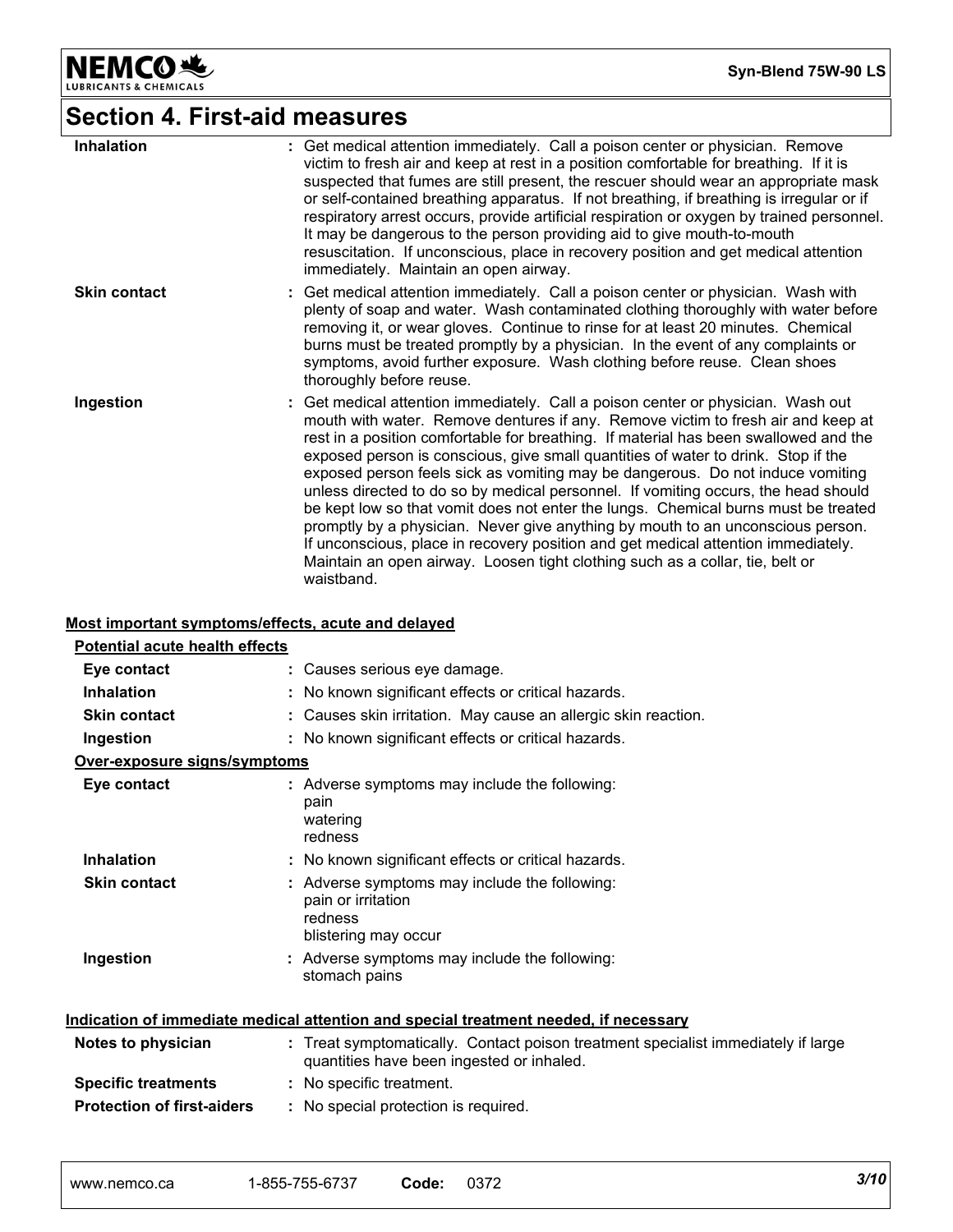**NEMCO头** & CHEMICALS

**Syn-Blend 75W-90 LS**

#### **Section 4. First-aid measures**

**See toxicological information (Section 11)**

#### **Section 5. Fire-fighting measures**

| <b>Extinguishing media</b>                               |                                                                                                                                                                                                             |
|----------------------------------------------------------|-------------------------------------------------------------------------------------------------------------------------------------------------------------------------------------------------------------|
| Suitable extinguishing<br>media                          | : Use an extinguishing agent suitable for the surrounding fire.                                                                                                                                             |
| Unsuitable extinguishing<br>media                        | : None known.                                                                                                                                                                                               |
| Specific hazards arising<br>from the chemical            | : This material is toxic to aguatic life with long lasting effects. Fire water contaminated<br>with this material must be contained and prevented from being discharged to any<br>waterway, sewer or drain. |
| <b>Hazardous thermal</b><br>decomposition products       | : No specific data.                                                                                                                                                                                         |
| <b>Special protective actions</b><br>for fire-fighters   | : No special measures are required.                                                                                                                                                                         |
| <b>Special protective</b><br>equipment for fire-fighters | : Fire-fighters should wear appropriate protective equipment and self-contained<br>breathing apparatus (SCBA) with a full face-piece operated in positive pressure<br>mode.                                 |

### **Section 6. Accidental release measures**

#### **Personal precautions, protective equipment and emergency procedures**

| For non-emergency<br>personnel   | : No action shall be taken involving any personal risk or without suitable training.<br>Evacuate surrounding areas. Keep unnecessary and unprotected personnel from<br>entering. Do not touch or walk through spilled material. Do not breathe vapor or<br>mist. Provide adequate ventilation. Wear appropriate respirator when ventilation is<br>inadequate. Put on appropriate personal protective equipment.                                                                                                                                                                                                                                                                                                 |  |
|----------------------------------|-----------------------------------------------------------------------------------------------------------------------------------------------------------------------------------------------------------------------------------------------------------------------------------------------------------------------------------------------------------------------------------------------------------------------------------------------------------------------------------------------------------------------------------------------------------------------------------------------------------------------------------------------------------------------------------------------------------------|--|
| For emergency responders         | If specialized clothing is required to deal with the spillage, take note of any<br>information in Section 8 on suitable and unsuitable materials. See also the<br>information in "For non-emergency personnel".                                                                                                                                                                                                                                                                                                                                                                                                                                                                                                 |  |
| <b>Environmental precautions</b> | : Avoid dispersal of spilled material and runoff and contact with soil, waterways,<br>drains and sewers. Inform the relevant authorities if the product has caused<br>environmental pollution (sewers, waterways, soil or air). Water polluting material.<br>May be harmful to the environment if released in large quantities. Collect spillage.                                                                                                                                                                                                                                                                                                                                                               |  |
| <b>Spill</b>                     | : Stop leak if without risk. Move containers from spill area. Approach release from<br>upwind. Prevent entry into sewers, water courses, basements or confined areas.<br>Wash spillages into an effluent treatment plant or proceed as follows. Contain and<br>collect spillage with non-combustible, absorbent material e.g. sand, earth,<br>vermiculite or diatomaceous earth and place in container for disposal according to<br>local regulations (see Section 13). Dispose of via a licensed waste disposal<br>contractor. Contaminated absorbent material may pose the same hazard as the<br>spilled product. Note: see Section 1 for emergency contact information and Section<br>13 for waste disposal. |  |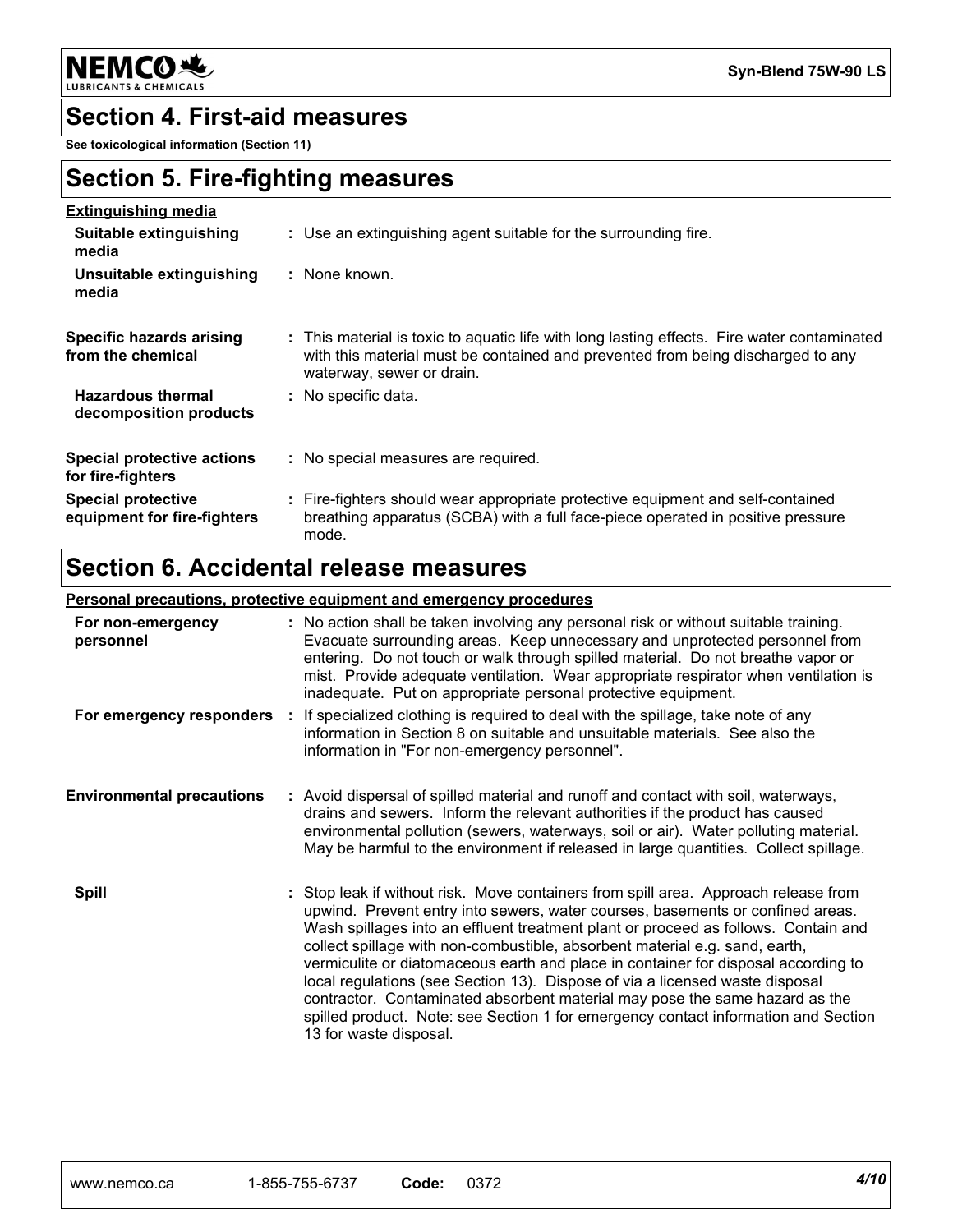

### **Section 7. Handling and storage**

| <b>Precautions for safe handling</b>                               |                                                                                                                                                                                                                                                                                                                                                                                                                                                                                                                                                                                                                                                                                                            |
|--------------------------------------------------------------------|------------------------------------------------------------------------------------------------------------------------------------------------------------------------------------------------------------------------------------------------------------------------------------------------------------------------------------------------------------------------------------------------------------------------------------------------------------------------------------------------------------------------------------------------------------------------------------------------------------------------------------------------------------------------------------------------------------|
| <b>Protective measures</b>                                         | : Put on appropriate personal protective equipment (see Section 8). Persons with a<br>history of skin sensitization problems should not be employed in any process in<br>which this product is used. Do not get in eyes or on skin or clothing. Do not breathe<br>vapor or mist. Do not ingest. Avoid release to the environment. If during normal<br>use the material presents a respiratory hazard, use only with adequate ventilation or<br>wear appropriate respirator. Keep in the original container or an approved<br>alternative made from a compatible material, kept tightly closed when not in use.<br>Empty containers retain product residue and can be hazardous. Do not reuse<br>container. |
| Advice on general<br>occupational hygiene                          | : Eating, drinking and smoking should be prohibited in areas where this material is<br>handled, stored and processed. Workers should wash hands and face before eating,<br>drinking and smoking. See also Section 8 for additional information on hygiene<br>measures.                                                                                                                                                                                                                                                                                                                                                                                                                                     |
| Conditions for safe storage,<br>including any<br>incompatibilities | : Store in accordance with local regulations. Store in original container protected from<br>direct sunlight in a dry, cool and well-ventilated area, away from incompatible<br>materials (see Section 10) and food and drink. Store locked up. Keep container<br>tightly closed and sealed until ready for use. Containers that have been opened<br>must be carefully resealed and kept upright to prevent leakage. Do not store in<br>unlabeled containers. Use appropriate containment to avoid environmental<br>contamination.                                                                                                                                                                          |

### **Section 8. Exposure controls/personal protection**

#### **Control parameters**

#### **Occupational exposure limits**

| Ingredient name                                        | <b>Exposure limits</b>                                                                                                                                                                                                                                                                                                                                                                                                                                    |
|--------------------------------------------------------|-----------------------------------------------------------------------------------------------------------------------------------------------------------------------------------------------------------------------------------------------------------------------------------------------------------------------------------------------------------------------------------------------------------------------------------------------------------|
| Distillates (petroleum), hydrotreated heavy paraffinic | CA Alberta Provincial (Canada, 4/2009).<br>8 hrs OEL: 5 mg/m <sup>3</sup> 8 hours. Form: Mist<br>15 min OEL: 10 mg/m <sup>3</sup> 15 minutes. Form: Mist<br>CA Ontario Provincial (Canada, 7/2015).<br>TWA: 5 mg/m <sup>3</sup> 8 hours. Form: Mist<br>STEL: 10 mg/m <sup>3</sup> 15 minutes. Form: Mist<br>CA Quebec Provincial (Canada, 1/2014).<br>TWAEV: 5 mg/m <sup>3</sup> 8 hours. Form: Mist<br>STEV: 10 mg/m <sup>3</sup> 15 minutes. Form: Mist |

| Appropriate engineering<br>controls       | : If user operations generate dust, fumes, gas, vapor or mist, use process enclosures,<br>local exhaust ventilation or other engineering controls to keep worker exposure to<br>airborne contaminants below any recommended or statutory limits.                                                                                         |
|-------------------------------------------|------------------------------------------------------------------------------------------------------------------------------------------------------------------------------------------------------------------------------------------------------------------------------------------------------------------------------------------|
| <b>Environmental exposure</b><br>controls | : Emissions from ventilation or work process equipment should be checked to ensure<br>they comply with the requirements of environmental protection legislation.                                                                                                                                                                         |
| <b>Individual protection measures</b>     |                                                                                                                                                                                                                                                                                                                                          |
| <b>Hygiene measures</b>                   | : Wash hands, forearms and face thoroughly after handling chemical products, before<br>eating, smoking and using the lavatory and at the end of the working period.<br>Appropriate techniques should be used to remove potentially contaminated clothing.<br>Contaminated work clothing should not be allowed out of the workplace. Wash |

showers are close to the workstation location.

contaminated clothing before reusing. Ensure that eyewash stations and safety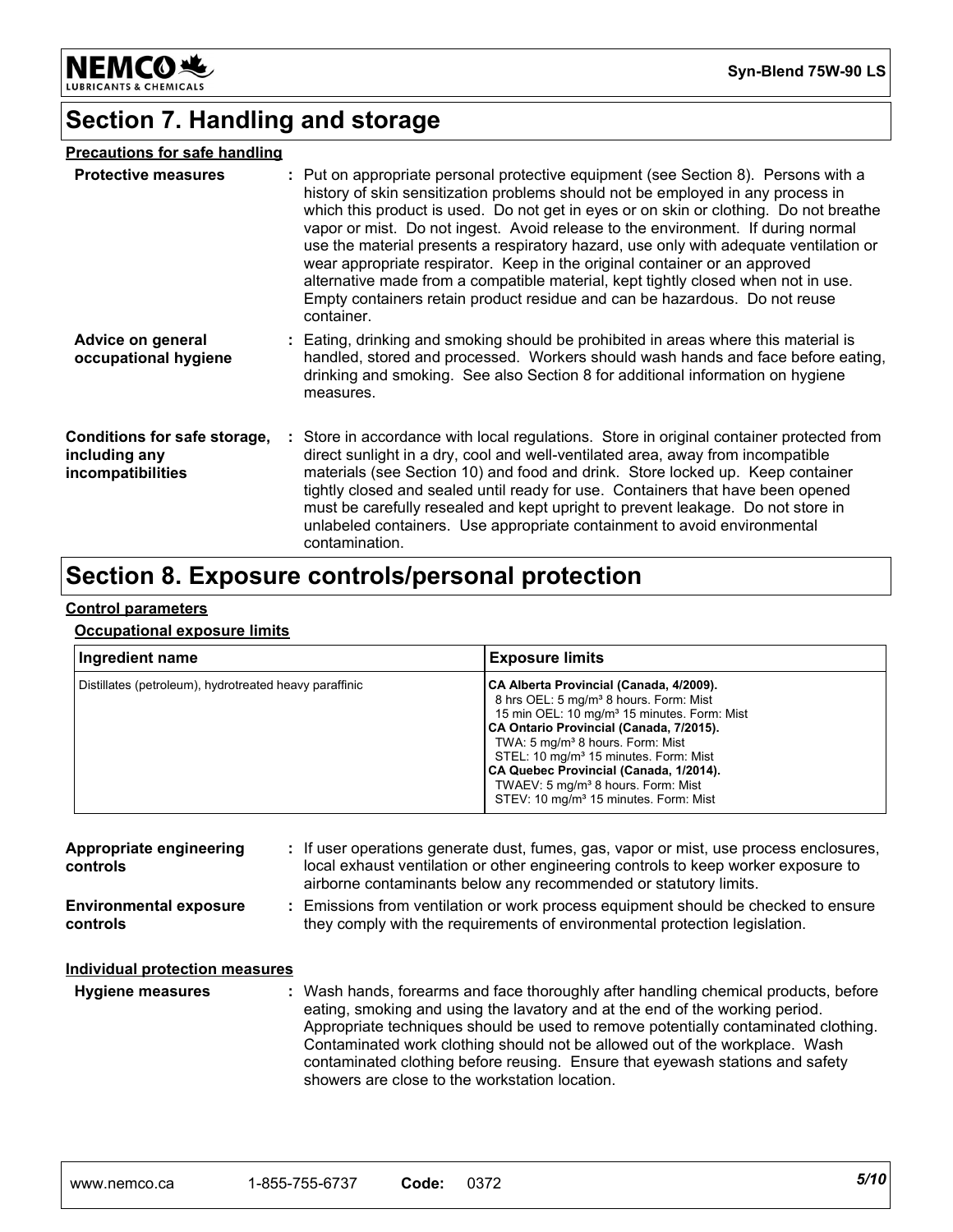**NEMCO头** LUBRICANTS & CHEMICALS

### **Section 8. Exposure controls/personal protection**

| <b>Eye/face protection</b>    | : Safety eyewear complying with an approved standard should be used when a risk<br>assessment indicates this is necessary to avoid exposure to liquid splashes, mists,<br>gases or dusts. If contact is possible, the following protection should be worn,<br>unless the assessment indicates a higher degree of protection: chemical splash<br>goggles and/or face shield. If inhalation hazards exist, a full-face respirator may be<br>required instead. |
|-------------------------------|-------------------------------------------------------------------------------------------------------------------------------------------------------------------------------------------------------------------------------------------------------------------------------------------------------------------------------------------------------------------------------------------------------------------------------------------------------------|
| <b>Skin protection</b>        |                                                                                                                                                                                                                                                                                                                                                                                                                                                             |
| <b>Hand protection</b>        | : Chemical-resistant, impervious gloves complying with an approved standard should<br>be worn at all times when handling chemical products if a risk assessment indicates<br>this is necessary.                                                                                                                                                                                                                                                             |
| <b>Body protection</b>        | : Personal protective equipment for the body should be selected based on the task<br>being performed and the risks involved and should be approved by a specialist<br>before handling this product.                                                                                                                                                                                                                                                         |
| Other skin protection         | : Appropriate footwear and any additional skin protection measures should be<br>selected based on the task being performed and the risks involved and should be<br>approved by a specialist before handling this product.                                                                                                                                                                                                                                   |
| <b>Respiratory protection</b> | : Based on the hazard and potential for exposure, select a respirator that meets the<br>appropriate standard or certification. Respirators must be used according to a<br>respiratory protection program to ensure proper fitting, training, and other important<br>aspects of use.                                                                                                                                                                         |

# **Section 9. Physical and chemical properties**

#### **Appearance**

| <b>Physical state</b>                             |    | : Liquid. [Viscous.]                                                                  |
|---------------------------------------------------|----|---------------------------------------------------------------------------------------|
| Color                                             |    | Amber.                                                                                |
| Odor                                              |    | Mild petroleum.                                                                       |
| <b>Odor threshold</b>                             |    | Not available.                                                                        |
| рH                                                |    | Not available.                                                                        |
| <b>Freezing point</b>                             |    | $-42^{\circ}$ C (-43.6 $^{\circ}$ F)                                                  |
| <b>Boiling point</b>                              | t. | Not available.                                                                        |
| <b>Flash point</b>                                |    | Closed cup: 204°C (399.2°F)                                                           |
| <b>Evaporation rate</b>                           |    | Not available.                                                                        |
| Flammability (solid, gas)                         |    | Not available.                                                                        |
| Lower and upper explosive<br>(flammable) limits   |    | : Not available.                                                                      |
| Vapor pressure                                    |    | Not available.                                                                        |
| <b>Vapor density</b>                              |    | Not available.                                                                        |
| <b>Relative density</b>                           |    | Not available.                                                                        |
| <b>Solubility</b>                                 |    | Not available.                                                                        |
| <b>Partition coefficient: n-</b><br>octanol/water |    | Not available.                                                                        |
| Auto-ignition temperature                         |    | $\therefore$ Not available.                                                           |
| <b>Decomposition temperature</b>                  |    | : Not available.                                                                      |
| <b>Viscosity</b>                                  |    | Kinematic: $16.6 \text{ cSt}$ ( $100^{\circ} \text{C}$ )<br>Kinematic: 122 cSt (40°C) |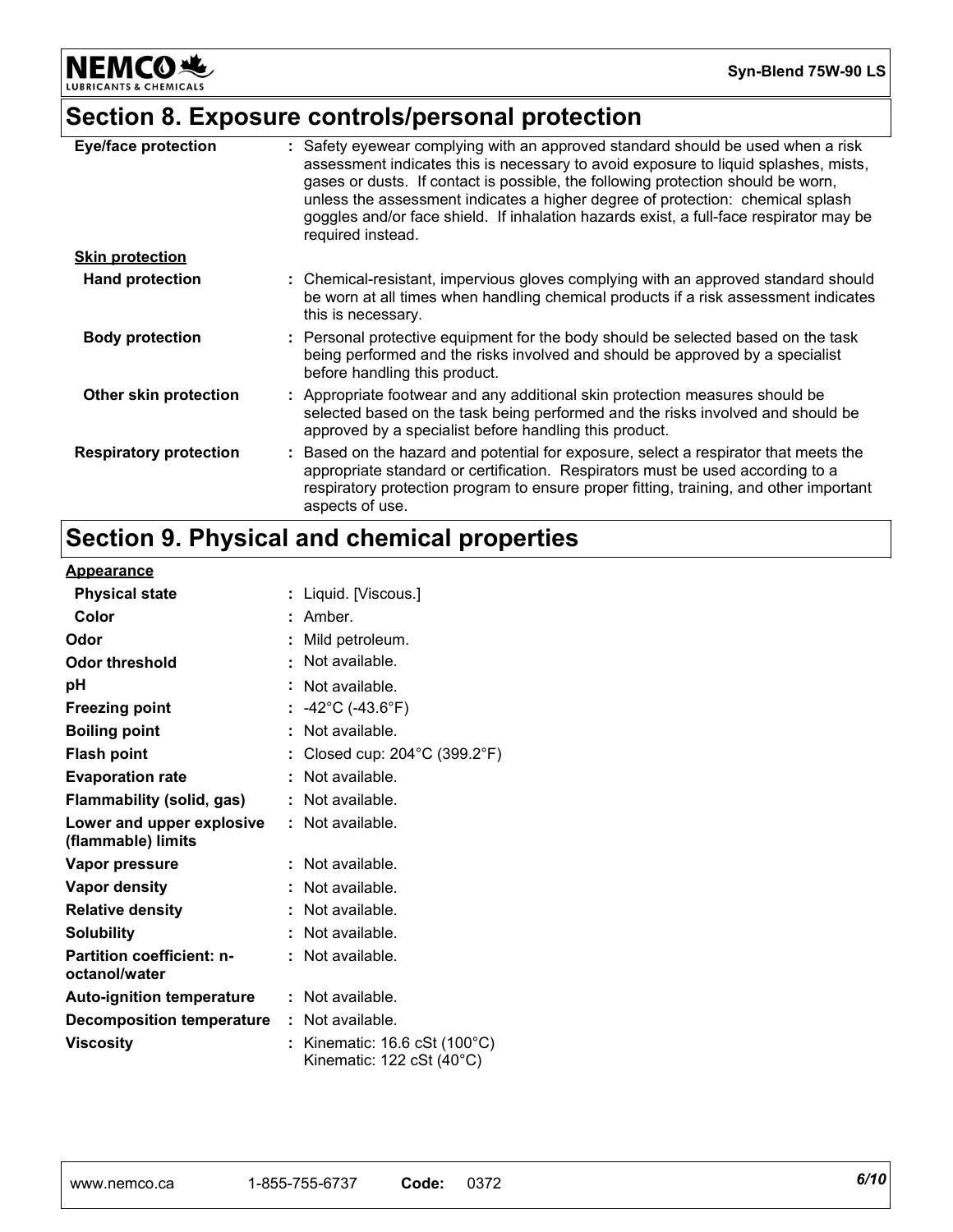

## **Section 10. Stability and reactivity**

| <b>Reactivity</b>                            | : No specific test data related to reactivity available for this product or its ingredients.              |
|----------------------------------------------|-----------------------------------------------------------------------------------------------------------|
| <b>Chemical stability</b>                    | : The product is stable.                                                                                  |
| <b>Possibility of hazardous</b><br>reactions | : Under normal conditions of storage and use, hazardous reactions will not occur.                         |
| <b>Conditions to avoid</b>                   | : No specific data.                                                                                       |
| Incompatible materials                       | : Reactive or incompatible with the following materials: oxidizing materials.                             |
| <b>Hazardous decomposition</b><br>products   | : Under normal conditions of storage and use, hazardous decomposition products<br>should not be produced. |

### **Section 11. Toxicological information**

| Information on toxicological effects                   |                                                                |                                       |      |
|--------------------------------------------------------|----------------------------------------------------------------|---------------------------------------|------|
| <b>Acute toxicity</b>                                  |                                                                |                                       |      |
| There is no data available.                            |                                                                |                                       |      |
| <b>Irritation/Corrosion</b>                            |                                                                |                                       |      |
| There is no data available.                            |                                                                |                                       |      |
| <b>Sensitization</b>                                   |                                                                |                                       |      |
| There is no data available.                            |                                                                |                                       |      |
| <b>Mutagenicity</b>                                    |                                                                |                                       |      |
| There is no data available.                            |                                                                |                                       |      |
| Carcinogenicity                                        |                                                                |                                       |      |
| There is no data available.                            |                                                                |                                       |      |
| <b>Reproductive toxicity</b>                           |                                                                |                                       |      |
| There is no data available.                            |                                                                |                                       |      |
| <b>Teratogenicity</b>                                  |                                                                |                                       |      |
| There is no data available.                            |                                                                |                                       |      |
| Specific target organ toxicity (single exposure)       |                                                                |                                       |      |
| There is no data available.                            |                                                                |                                       |      |
|                                                        | Specific target organ toxicity (repeated exposure)             |                                       |      |
| There is no data available.                            |                                                                |                                       |      |
| <b>Aspiration hazard</b>                               |                                                                |                                       |      |
| <b>Name</b>                                            |                                                                | <b>Result</b>                         |      |
| Distillates (petroleum), hydrotreated heavy paraffinic |                                                                | <b>ASPIRATION HAZARD - Category 1</b> |      |
| Information on the likely<br>routes of exposure        | : Dermal contact. Eye contact. Inhalation. Ingestion.          |                                       |      |
| <b>Potential acute health effects</b>                  |                                                                |                                       |      |
| Eye contact                                            | : Causes serious eye damage.                                   |                                       |      |
| <b>Inhalation</b>                                      | : No known significant effects or critical hazards.            |                                       |      |
| <b>Skin contact</b>                                    | : Causes skin irritation. May cause an allergic skin reaction. |                                       |      |
| www.nemco.ca                                           | 1-855-755-6737<br>0372<br>Code:                                |                                       | 7/10 |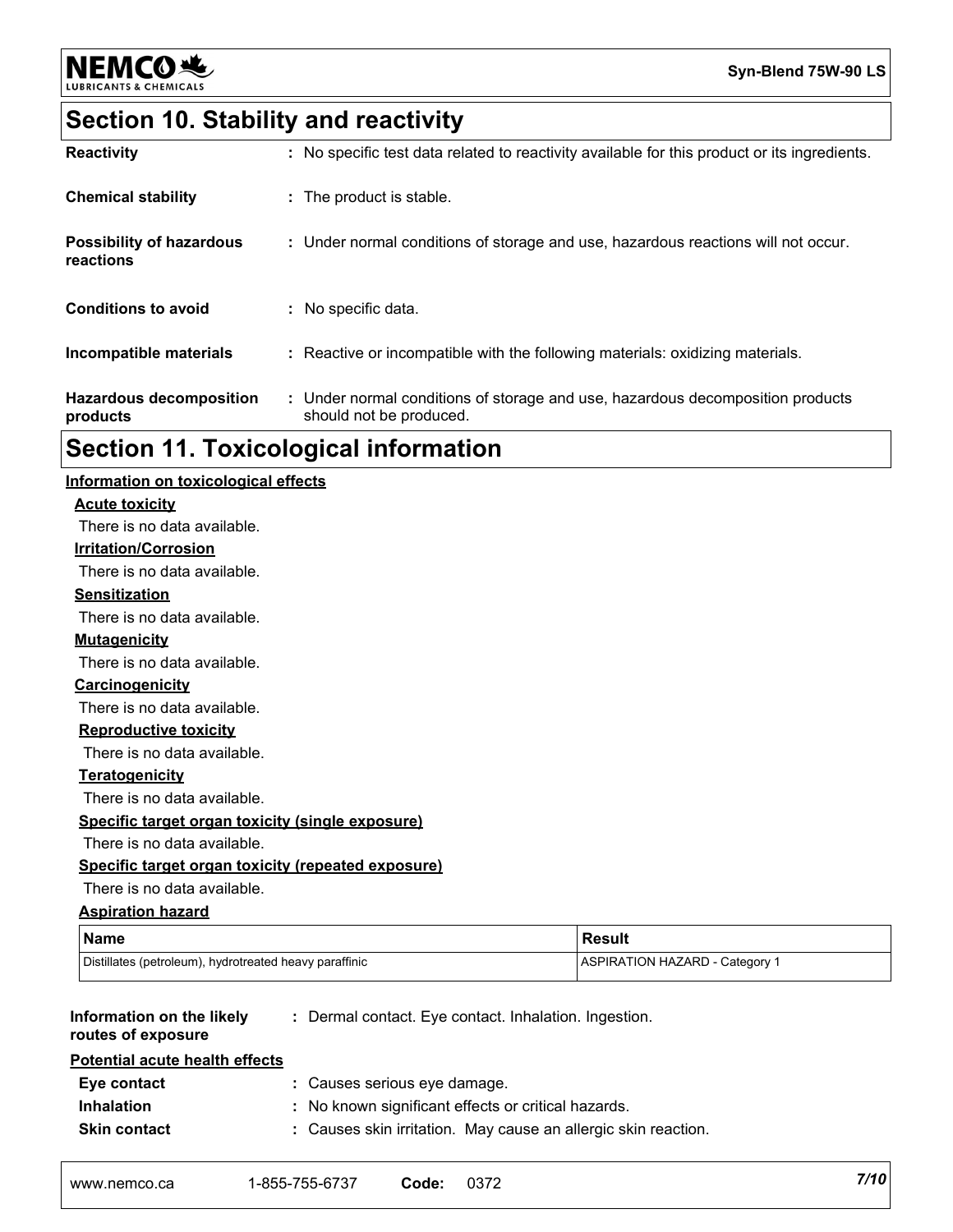

### **Section 11. Toxicological information**

| Ingestion                               | : No known significant effects or critical hazards.                                                      |
|-----------------------------------------|----------------------------------------------------------------------------------------------------------|
|                                         | Symptoms related to the physical, chemical and toxicological characteristics                             |
| Eye contact                             | : Adverse symptoms may include the following:<br>pain<br>watering<br>redness                             |
| <b>Inhalation</b>                       | : No known significant effects or critical hazards.                                                      |
| <b>Skin contact</b>                     | : Adverse symptoms may include the following:<br>pain or irritation<br>redness<br>blistering may occur   |
| Ingestion                               | : Adverse symptoms may include the following:<br>stomach pains                                           |
|                                         | Delayed and immediate effects and also chronic effects from short and long term exposure                 |
| <b>Short term exposure</b>              |                                                                                                          |
| <b>Potential immediate</b><br>effects   | : No known significant effects or critical hazards.                                                      |
| <b>Potential delayed effects</b>        | : No known significant effects or critical hazards.                                                      |
| Long term exposure                      |                                                                                                          |
| <b>Potential immediate</b><br>effects   | : No known significant effects or critical hazards.                                                      |
| <b>Potential delayed effects</b>        | : No known significant effects or critical hazards.                                                      |
| <b>Potential chronic health effects</b> |                                                                                                          |
| General                                 | : Once sensitized, a severe allergic reaction may occur when subsequently exposed<br>to very low levels. |
| Carcinogenicity                         | : No known significant effects or critical hazards.                                                      |
| <b>Mutagenicity</b>                     | : No known significant effects or critical hazards.                                                      |
| <b>Teratogenicity</b>                   | : No known significant effects or critical hazards.                                                      |
| <b>Developmental effects</b>            | : No known significant effects or critical hazards.                                                      |
| <b>Fertility effects</b>                | : No known significant effects or critical hazards.                                                      |

#### **Numerical measures of toxicity**

#### **Acute toxicity estimates**

| Route | <b>ATE</b>    |
|-------|---------------|
| .     | TE value      |
| Oral  | 20348.9 mg/kg |

### **Section 12. Ecological information**

#### **Toxicity**

There is no data available.

#### **Persistence and degradability**

There is no data available.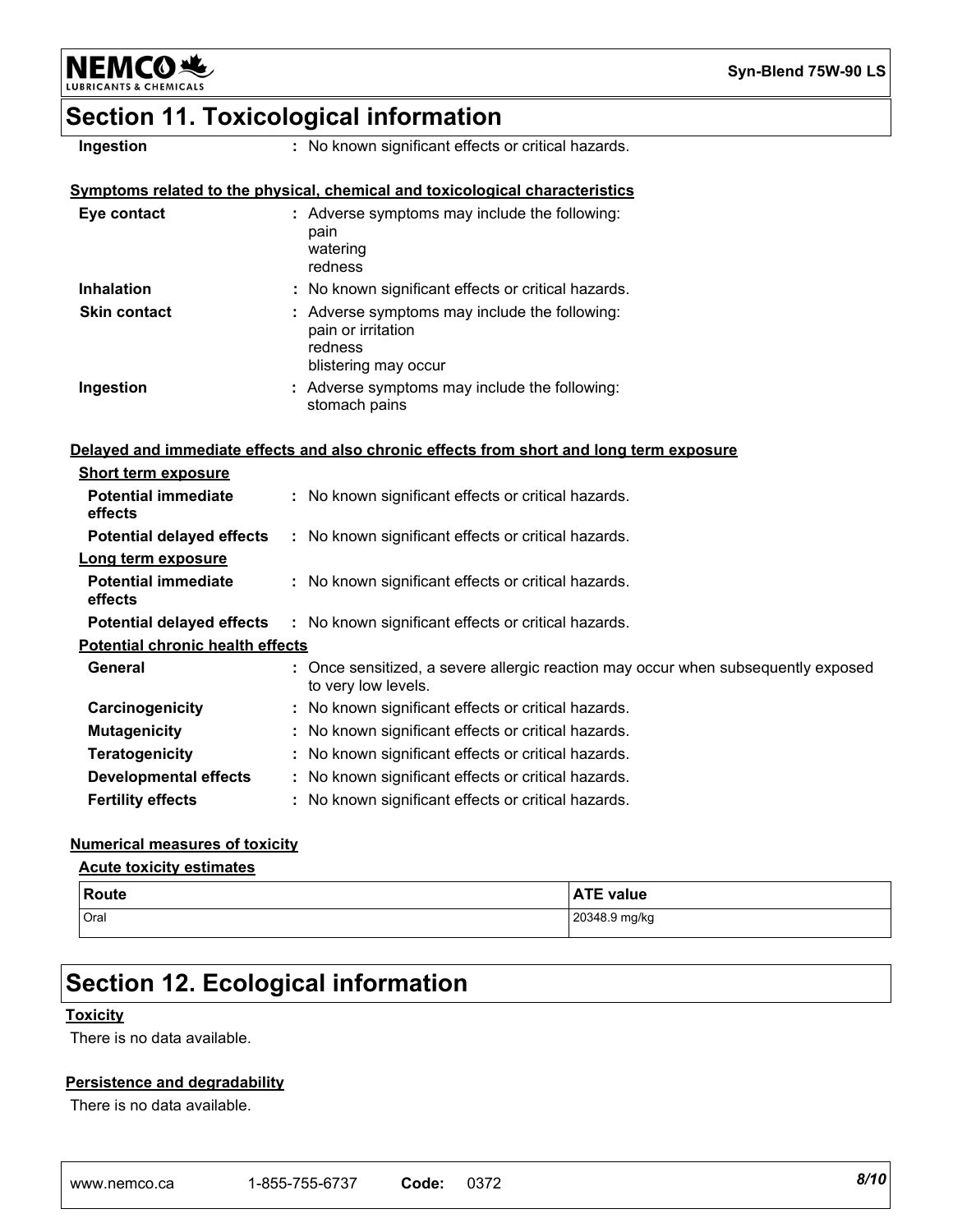**NEMCO头** 

### **Section 12. Ecological information**

#### **Bioaccumulative potential**

| <b>Product/ingredient name</b> | $LogP_{ow}$ | <b>BCF</b> | <b>Potential</b> |
|--------------------------------|-------------|------------|------------------|
| Polysulfides, di-tert-Bu       | 5.6         |            | high             |

#### **Mobility in soil**

| Soil/water partition           | : There is no data available. |
|--------------------------------|-------------------------------|
| coefficient (K <sub>oc</sub> ) |                               |

**Other adverse effects :** No known significant effects or critical hazards.

### **Section 13. Disposal considerations**

The generation of waste should be avoided or minimized wherever possible. Disposal of this product, solutions and any by-products should comply with the requirements of environmental protection and waste disposal legislation and any regional local authority requirements. Dispose of surplus and non-recyclable products via a licensed waste disposal contractor. Waste should not be disposed of untreated to the sewer unless fully compliant with the requirements of all authorities with jurisdiction. Waste packaging should be recycled. Incineration or landfill should only be considered when recycling is not feasible. This material and its container must be disposed of in a safe way. Care should be taken when handling empty containers that have not been cleaned or rinsed out. Empty containers or liners may retain some product residues. Avoid dispersal of spilled material and runoff and contact with soil, waterways, drains and sewers. **Disposal methods :**

### **Section 14. Transport information**

|                                      | <b>TDG Classification</b>                                                            | <b>IMDG</b>                                                                                                                                                                                                                                                                                         | <b>IATA</b>                                                                          |
|--------------------------------------|--------------------------------------------------------------------------------------|-----------------------------------------------------------------------------------------------------------------------------------------------------------------------------------------------------------------------------------------------------------------------------------------------------|--------------------------------------------------------------------------------------|
| <b>UN number</b>                     | <b>UN3082</b>                                                                        | <b>UN3082</b>                                                                                                                                                                                                                                                                                       | <b>UN3082</b>                                                                        |
| <b>UN proper</b><br>shipping name    | ENVIRONMENTALLY HAZARDOUS<br>SUBSTANCE, LIQUID, N.O.S.<br>(Polysulfides, di-tert-Bu) | ENVIRONMENTALLY HAZARDOUS<br>SUBSTANCE, LIQUID, N.O.S.<br>(Polysulfides, di-tert-Bu). Marine<br>pollutant (Polysulfides, di-tert-Bu,<br>Reaction products of bis<br>(4-methylpentan-2-yl)dithiophosphoric<br>acid with phosphorus oxide,<br>propylene oxide and amines, C12-14<br>alkyl (branched)) | ENVIRONMENTALLY HAZARDOUS<br>SUBSTANCE, LIQUID, N.O.S.<br>(Polysulfides, di-tert-Bu) |
| <b>Transport</b><br>hazard class(es) | 9<br>$\bigstar$                                                                      | 9                                                                                                                                                                                                                                                                                                   | 9<br>⊁                                                                               |
| Packing group                        | III                                                                                  | $\mathbf{III}$                                                                                                                                                                                                                                                                                      | $\mathbf{III}$                                                                       |
| Environmental<br>hazards             | Yes.                                                                                 | Yes.                                                                                                                                                                                                                                                                                                | Yes.                                                                                 |
|                                      |                                                                                      |                                                                                                                                                                                                                                                                                                     |                                                                                      |
|                                      |                                                                                      |                                                                                                                                                                                                                                                                                                     |                                                                                      |